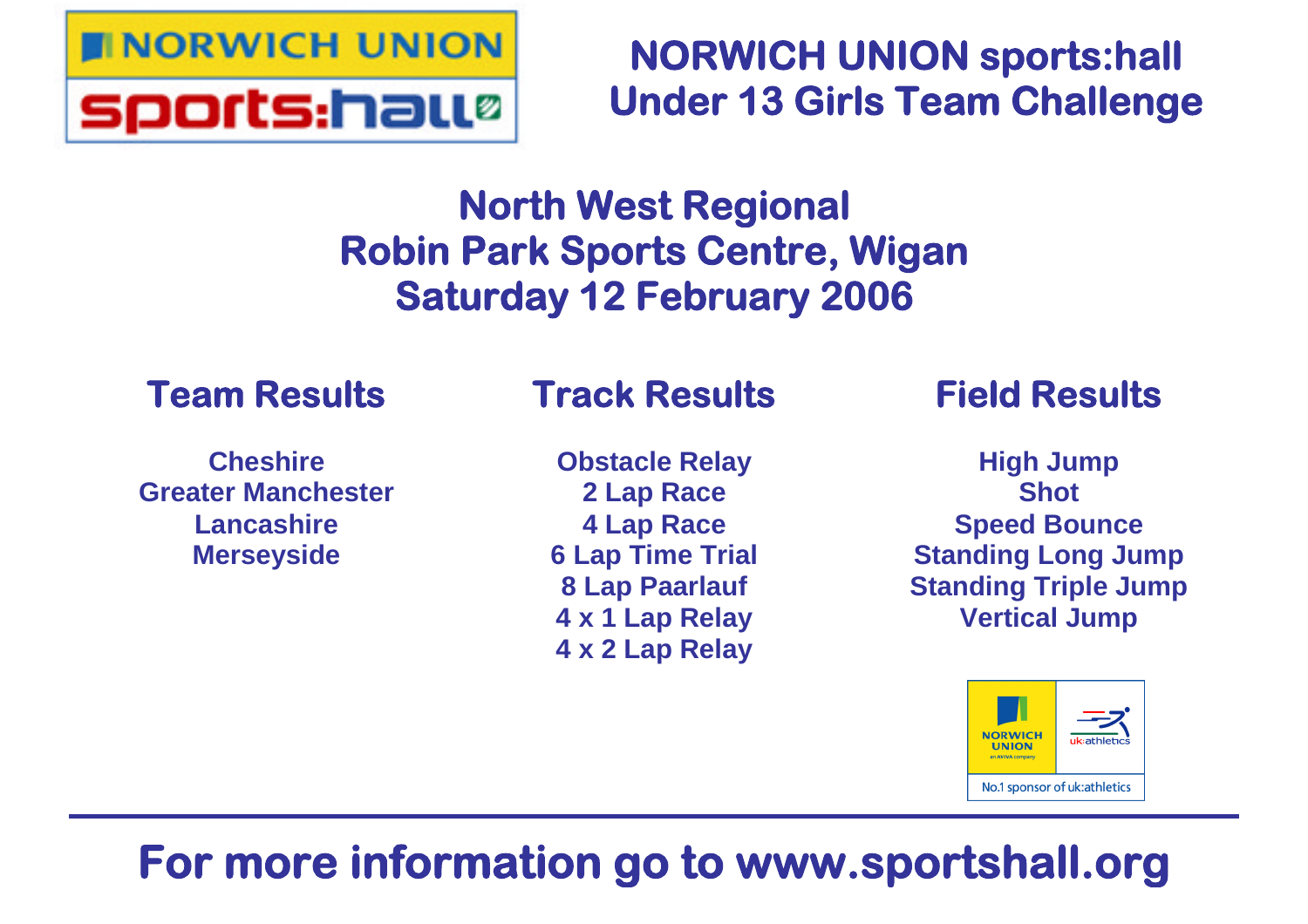### **Competition Results**

|         | <b>Competition:</b><br>NUS-North West Regional Under 13 Girls |        |              |    |    |     | <b>Venue:</b> |     |     | Robin Park Sports Centre, Wigan |    |    |     |            |            | <b>Date</b><br>12 Feb 2006 |  |
|---------|---------------------------------------------------------------|--------|--------------|----|----|-----|---------------|-----|-----|---------------------------------|----|----|-----|------------|------------|----------------------------|--|
| Ranking | Team                                                          | Colour | <b>Score</b> | ΟR | P8 | 4x1 | 4x2           | 2LR | 4LR | 6LR                             | HJ | S. | SB. | <b>SLJ</b> | <b>STJ</b> | VJ                         |  |
|         | Cheshire                                                      | orange | 714          | 70 | 55 | -60 | 70            | -52 | 56  | 49                              | 50 | 46 | 52  | -54        | 54         | -46                        |  |
|         | Merseyside                                                    | royal  | 656          | 60 | 70 | 70  | 60            | 43  | 42  | 58                              | 50 | 52 | 25  | 42         | -38        | -46                        |  |
|         | Lancashire                                                    | green  | 598          | 50 | 55 | 50  | 40            | -50 | 52  | 36                              | 50 | 34 | 45  | 38         | 54         | -44                        |  |
|         | <b>Greater Manchester</b>                                     | red    | 536          | 40 | 40 | 40  | 50            | 39  | 34  | -41                             | 18 | 52 | 46  | -50        | 38         | -48                        |  |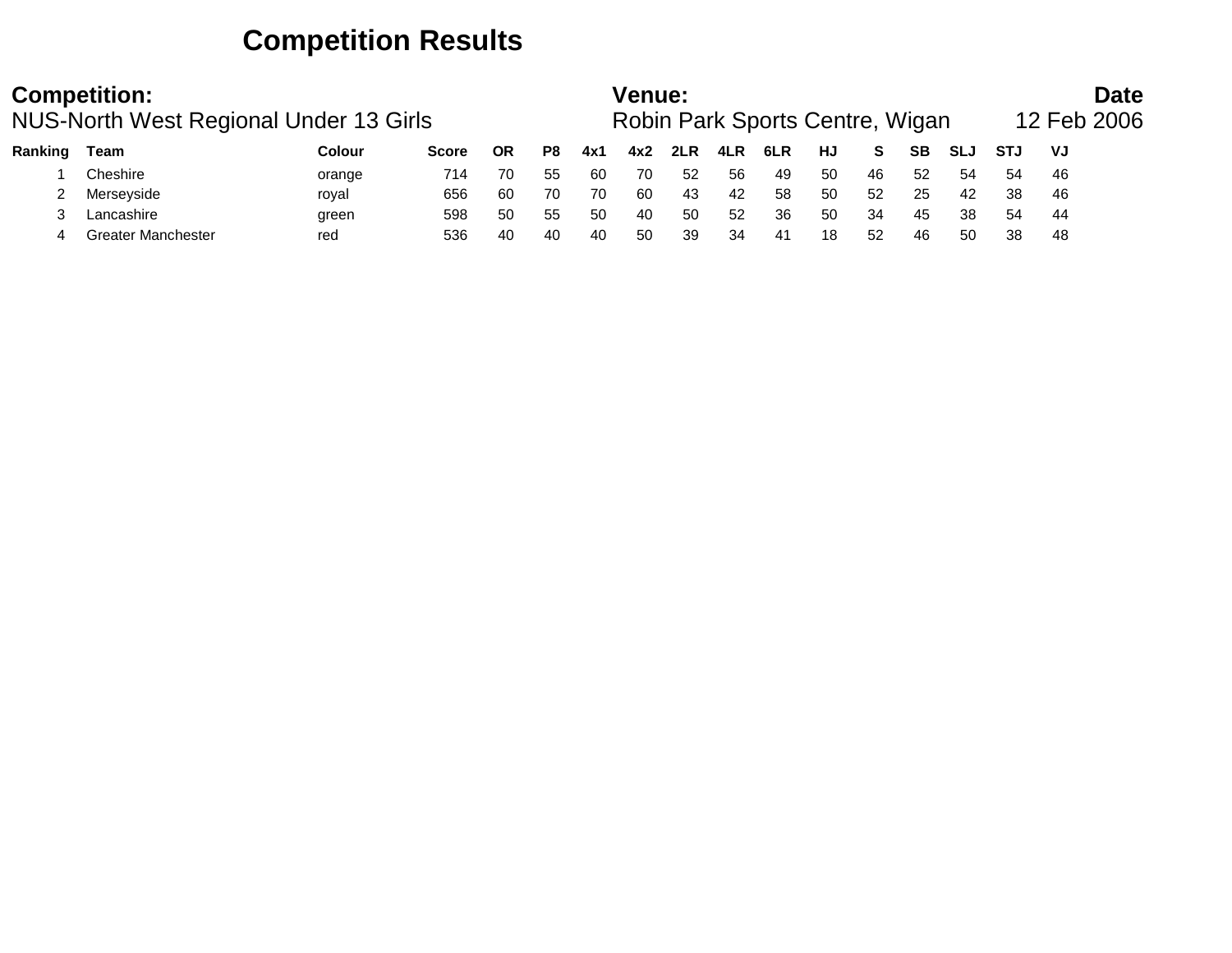## **Team Results Cheshire (orange)**

|         | <b>Competition:</b>       |                                               |        |              |           |                |      | Venue:            |      |                   |                                 |       |    |           |             |            |                | <b>Date</b>   |
|---------|---------------------------|-----------------------------------------------|--------|--------------|-----------|----------------|------|-------------------|------|-------------------|---------------------------------|-------|----|-----------|-------------|------------|----------------|---------------|
|         |                           | <b>NUS-North West Regional Under 13 Girls</b> |        |              |           |                |      |                   |      |                   | Robin Park Sports Centre, Wigan |       |    |           |             |            |                | 12 Feb 2006   |
| Ranking | <b>Team</b>               |                                               | Colour | <b>Score</b> | <b>OR</b> | P <sub>8</sub> | 4x1  | 4x2               | 2LR  | 4LR               | 6LR                             | HJ    | S  | <b>SB</b> | <b>SLJ</b>  | <b>STJ</b> | VJ             |               |
|         | Cheshire                  |                                               | orange | 714          | 70        | 55             | 60   | 70                | 52   | 56                | 49                              | 50    | 46 | 52        | 54          | 54         | 46             |               |
| 2       | Merseyside                |                                               | royal  | 656          | 60        | 70             | 70   | 60                | 43   | 42                | 58                              | 50    | 52 | 25        | 42          | 38         | 46             |               |
| 3       | Lancashire                |                                               | green  | 598          | 50        | 55             | 50   | 40                | 50   | 52                | 36                              | 50    | 34 | 45        | 38          | 54         | 44             |               |
| 4       | <b>Greater Manchester</b> |                                               | red    | 536          | 40        | 40             | 40   | 50                | 39   | 34                | 41                              | 18    | 52 | 46        | 50          | 38         | 48             |               |
|         | <b>Comp No Name</b>       |                                               |        | <b>Event</b> |           | Perf1          |      | Perf <sub>2</sub> |      | Perf <sub>3</sub> |                                 | Perf4 |    |           | <b>Best</b> | Ranking    |                | <b>Points</b> |
|         |                           | Gemma Mayled                                  |        | HJ           |           |                | 1.30 |                   |      |                   |                                 |       |    |           | 1.30        |            | $3=$           | 25            |
|         | 2                         | Aoife Haymer                                  |        | 6LR          |           | 1:25.7         |      |                   |      |                   |                                 |       |    | 1:25.7    |             |            | 3              | 26            |
|         | $\overline{2}$            | Aoife Haymer                                  |        | <b>SB</b>    |           |                | 84   |                   |      |                   |                                 |       |    |           | 84          |            |                | 30            |
|         | 3                         | Amelia Connor                                 |        | 4LR          |           |                | 51.2 |                   | 51.0 |                   |                                 |       |    |           | 51.0        |            | 3              | 26            |
|         | 3                         | Amelia Connor                                 |        | VJ           |           |                | 51   |                   | 45   |                   | 49                              |       | 50 |           | 51          |            | 4              | 24            |
|         | 4                         | Rachel Jefferson                              |        | S            |           |                | 5.74 |                   | 4.97 |                   | 5.49                            | 4.58  |    |           | 5.74        |            | 6              | 20            |
|         | 5                         | <b>Charlotte Leiser</b>                       |        | VJ           |           |                | 37   |                   | 35   |                   | 38                              |       | 35 |           | 38          |            | 5              | 22            |
|         | 6                         | <b>Sarah Lewis</b>                            |        | 2LR          |           |                | 23.7 |                   | 23.8 |                   |                                 |       |    |           | 23.8        |            | 4              | 24            |
|         | 6                         | <b>Sarah Lewis</b>                            |        | <b>SLJ</b>   |           |                | 2.15 |                   | 2.17 |                   | 2.16                            | 2.25  |    |           | 2.25        |            |                | 30            |
|         |                           | Jessica Deakin                                |        | <b>STJ</b>   |           |                | 6.50 |                   | 6.70 |                   | 6.45                            | 6.47  |    |           | 6.70        |            | 3              | 26            |
|         | 8                         | <b>Abbie Kirk</b>                             |        | 4LR          |           |                | 49.8 |                   | 49.9 |                   |                                 |       |    |           | 49.9        |            |                | 30            |
|         | 8                         | <b>Abbie Kirk</b>                             |        | <b>SB</b>    |           |                | 75   |                   |      |                   |                                 |       |    |           | 75          |            | 5              | 22            |
|         | 9                         | Meggie Parry                                  |        | HJ           |           |                | 1.30 |                   |      |                   |                                 |       |    |           | 1.30        |            | $3=$           | 25            |
|         | 10                        | <b>Danielle Bentley</b>                       |        | S            |           |                | 7.30 |                   | 7.35 |                   | 7.70                            | 6.86  |    |           | 7.70        |            | 3              | 26            |
|         | 11                        | Sam Galley                                    |        | 2LR          |           |                | 23.8 |                   | 23.6 |                   |                                 |       |    |           | 23.6        |            | 2              | 28            |
|         | 11                        | <b>Sam Galley</b>                             |        | <b>SLJ</b>   |           |                | 2.12 |                   | 2.10 |                   | 2.00                            | 2.05  |    |           | 2.12        |            | 4              | 24            |
|         | 12                        | <b>Charlotte Mather</b>                       |        | 6LR          |           | 1:27.1         |      |                   |      |                   |                                 |       |    | 1:27.1    |             |            | $4=$           | 23            |
|         | 12                        | <b>Charlotte Mather</b>                       |        | <b>STJ</b>   |           |                | 6.60 |                   | 6.80 |                   | 6.58                            | 6.48  |    | 6.80      |             |            | $\overline{2}$ | 28            |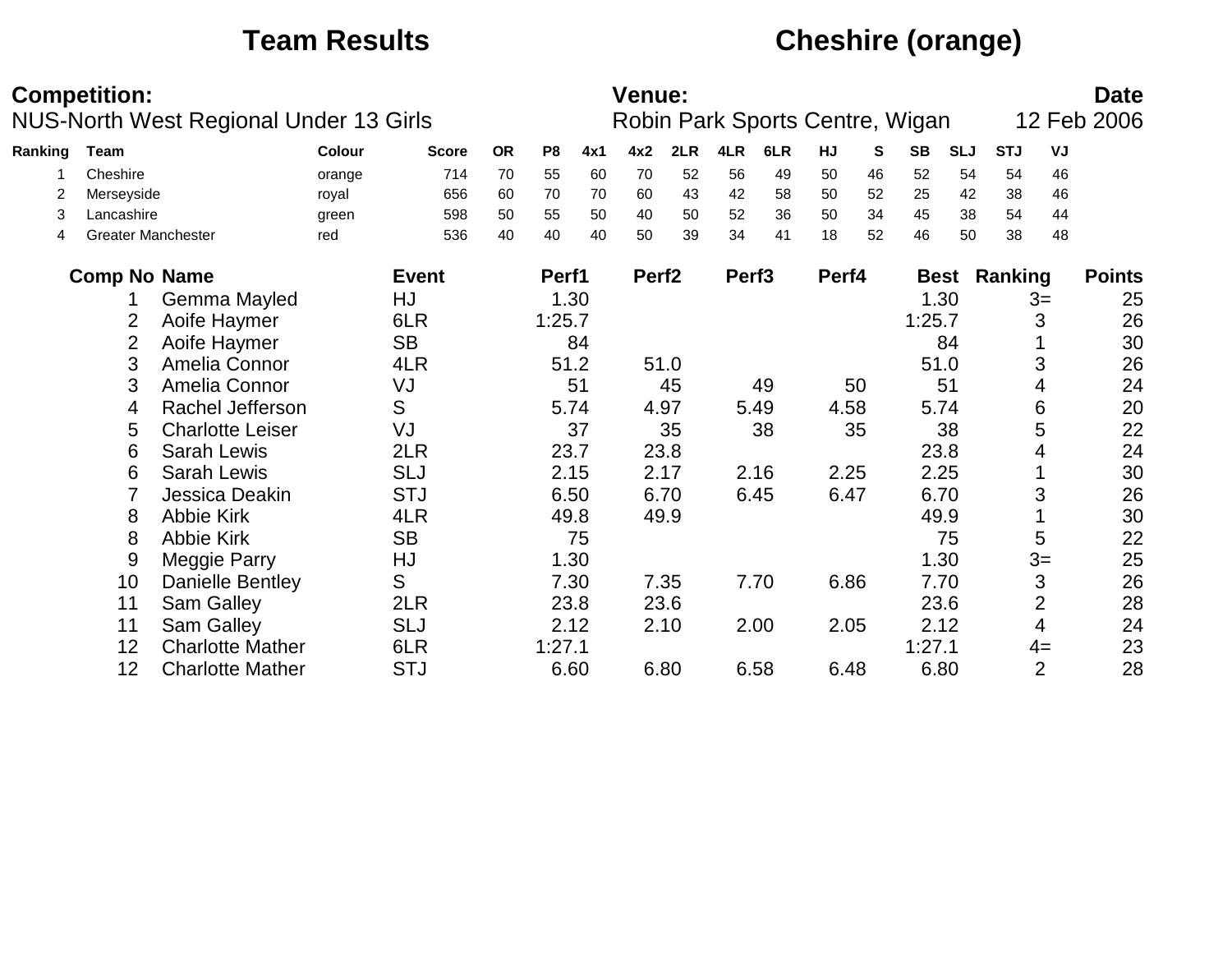### **Team Results Greater Manchester (red)**

|         | <b>Competition:</b>       |                                        |        |              |           |                |      | <b>Venue:</b>     |      |                   |                                 |       |    |             |            |            |                | <b>Date</b><br>12 Feb 2006 |
|---------|---------------------------|----------------------------------------|--------|--------------|-----------|----------------|------|-------------------|------|-------------------|---------------------------------|-------|----|-------------|------------|------------|----------------|----------------------------|
|         |                           | NUS-North West Regional Under 13 Girls |        |              |           |                |      |                   |      |                   | Robin Park Sports Centre, Wigan |       |    |             |            |            |                |                            |
| Ranking | Team                      |                                        | Colour | <b>Score</b> | <b>OR</b> | P <sub>8</sub> | 4x1  | 4x2               | 2LR  | 4LR               | 6LR                             | HJ    | S  | <b>SB</b>   | <b>SLJ</b> | <b>STJ</b> | VJ             |                            |
|         | Cheshire                  |                                        | orange | 714          | 70        | 55             | 60   | 70                | 52   | 56                | 49                              | 50    | 46 | 52          | 54         | 54         | 46             |                            |
|         | Merseyside                |                                        | royal  | 656          | 60        | 70             | 70   | 60                | 43   | 42                | 58                              | 50    | 52 | 25          | 42         | 38         | 46             |                            |
| 3       | Lancashire                |                                        | green  | 598          | 50        | 55             | 50   | 40                | 50   | 52                | 36                              | 50    | 34 | 45          | 38         | 54         | 44             |                            |
| 4       | <b>Greater Manchester</b> |                                        | red    | 536          | 40        | 40             | 40   | 50                | 39   | 34                | 41                              | 18    | 52 | 46          | 50         | 38         | 48             |                            |
|         | <b>Comp No Name</b>       |                                        |        | <b>Event</b> |           | Perf1          |      | Perf <sub>2</sub> |      | Perf <sub>3</sub> |                                 | Perf4 |    | <b>Best</b> |            | Ranking    |                | <b>Points</b>              |
|         | 13                        | <b>Tarry Amber</b>                     |        | 2LR          |           |                | 24.5 |                   | 24.4 |                   |                                 |       |    | 24.4        |            |            | 5              | 22                         |
|         | 13                        | <b>Tarry Amber</b>                     |        | <b>STJ</b>   |           |                | 6.00 |                   | 6.05 |                   | 5.93                            | 6.05  |    | 6.05        |            |            | 6              | 20                         |
|         | 14                        | Jade Woolfe                            |        | 2LR          |           |                | 25.3 |                   | 0.0  |                   |                                 |       |    | 25.3        |            |            | $7 =$          | 17                         |
|         | 14                        | Jade Woolfe                            |        | <b>SLJ</b>   |           |                | 2.06 |                   | 2.06 |                   | 2.04                            | 2.08  |    |             | 2.08       |            | 5              | 22                         |
|         | 15                        | Jamie Foster                           |        | 4LR          |           |                | 53.3 |                   | 0.0  |                   |                                 |       |    | 53.3        |            |            | 8              | 16                         |
|         | 16                        | Emma Cullen                            |        | 4LR          |           |                | 52.7 |                   | 0.0  |                   |                                 |       |    | 52.7        |            |            |                | 18                         |
|         | 16                        | Emma Cullen                            |        | VJ           |           |                | 53   |                   | 43   |                   | 42                              |       | 43 |             | 53         |            | $\overline{2}$ | 28                         |
|         | 17                        | Nicole Johnston                        |        | 6LR          |           | 1:27.1         |      |                   |      |                   |                                 |       |    | 1:27.1      |            |            | $4=$           | 23                         |
|         | 17                        | Nicole Johnston                        |        | VJ           |           |                | 35   |                   | 38   |                   | 35                              |       | 35 |             | 38         |            | 6              | 20                         |
|         | 18                        | Jodie Tabaner                          |        | 6LR          |           | 1:29.7         |      |                   |      |                   |                                 |       |    | 1:29.7      |            |            |                | 18                         |
|         | 18                        | Jodie Tabaner                          |        | S            |           |                | 6.43 |                   | 6.19 |                   | 6.68                            | 6.45  |    | 6.68        |            |            | 5              | 22                         |
|         | 19                        | Amy Morley                             |        | S            |           |                | 8.10 |                   | 8.69 |                   | 7.98                            | 7.64  |    | 8.69        |            |            |                | 30                         |
|         | 20                        | <b>Tiffany Dacre</b>                   |        | <b>SB</b>    |           |                | 69   |                   |      |                   |                                 |       |    |             | 69         |            |                | 18                         |
|         | 21                        | Rebecca Jones                          |        | <b>SLJ</b>   |           |                | 2.15 |                   | 2.08 |                   | 2.20                            | 2.08  |    | 2.20        |            |            | 2              | 28                         |
|         | 22                        | <b>Olivia Yates</b>                    |        | <b>SB</b>    |           |                | 79   |                   |      |                   |                                 |       |    |             | 79         |            | 2              | 28                         |
|         | 23                        | Shanika Whight                         |        | <b>STJ</b>   |           |                | 5.72 |                   | 5.78 |                   | 5.58                            | 5.40  |    | 5.78        |            |            |                | 18                         |
|         | 24                        | Lexi Cochrane                          |        | HJ           |           |                | 1.10 |                   |      |                   |                                 |       |    |             | 1.10       |            | 7              | 18                         |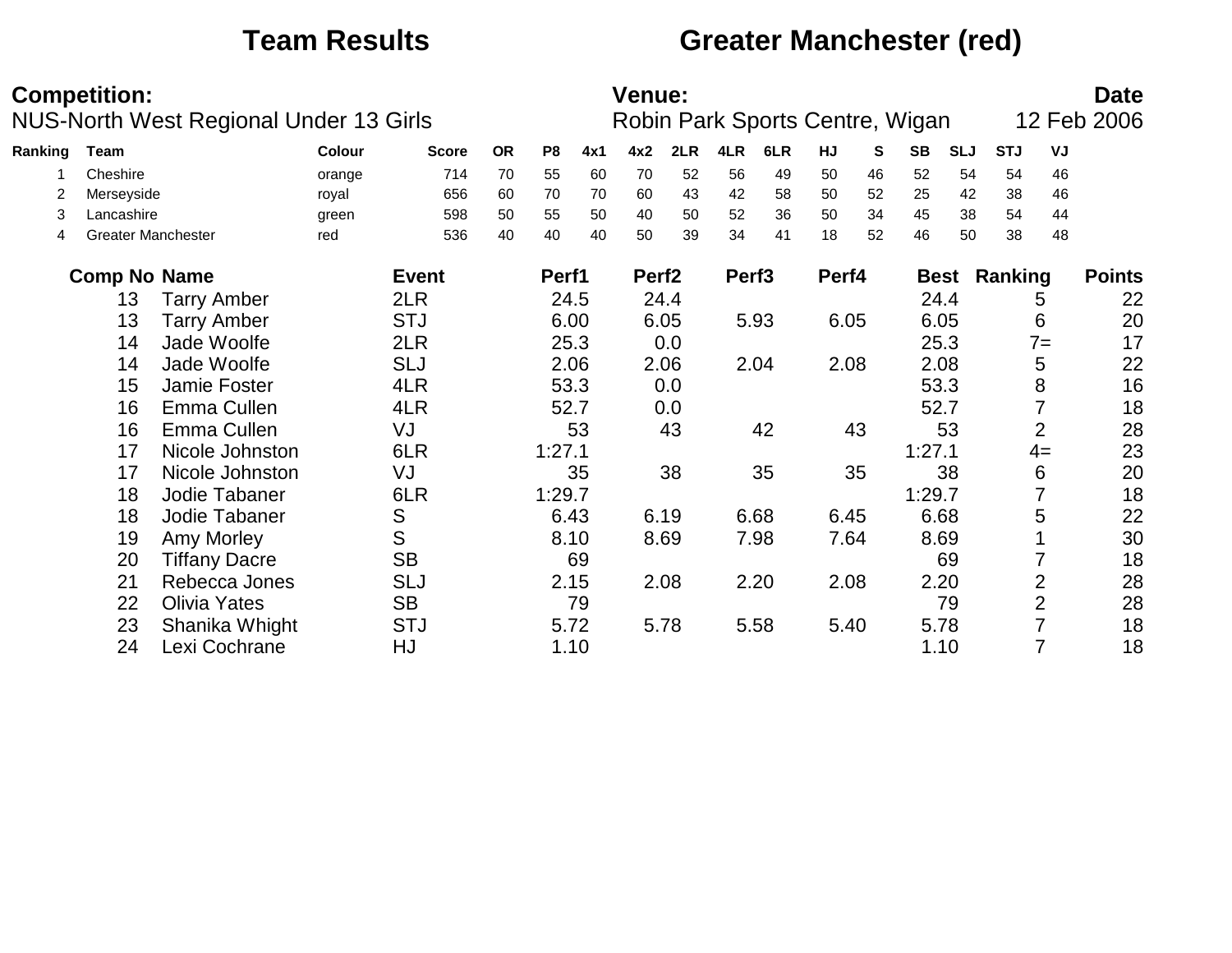## **Team Results Lancashire (green)**

|         | <b>Competition:</b> |                                               |        |              |           |                |      | <b>Venue:</b>     |      |                   |      |                                 |    |           |             |            |      | <b>Date</b>   |
|---------|---------------------|-----------------------------------------------|--------|--------------|-----------|----------------|------|-------------------|------|-------------------|------|---------------------------------|----|-----------|-------------|------------|------|---------------|
|         |                     | <b>NUS-North West Regional Under 13 Girls</b> |        |              |           |                |      |                   |      |                   |      | Robin Park Sports Centre, Wigan |    |           |             |            |      | 12 Feb 2006   |
| Ranking | <b>Team</b>         |                                               | Colour | <b>Score</b> | <b>OR</b> | P <sub>8</sub> | 4x1  | 4x2               | 2LR  | 4LR               | 6LR  | HJ                              | S  | <b>SB</b> | <b>SLJ</b>  | <b>STJ</b> | VJ   |               |
|         | Cheshire            |                                               | orange | 714          | 70        | 55             | 60   | 70                | 52   | 56                | 49   | 50                              | 46 | 52        | 54          | 54         | 46   |               |
| 2       | Merseyside          |                                               | royal  | 656          | 60        | 70             | 70   | 60                | 43   | 42                | 58   | 50                              | 52 | 25        | 42          | 38         | 46   |               |
| 3       | Lancashire          |                                               | green  | 598          | 50        | 55             | 50   | 40                | 50   | 52                | 36   | 50                              | 34 | 45        | 38          | 54         | 44   |               |
| 4       |                     | <b>Greater Manchester</b>                     | red    | 536          | 40        | 40             | 40   | 50                | 39   | 34                | 41   | 18                              | 52 | 46        | 50          | 38         | 48   |               |
|         | <b>Comp No Name</b> |                                               |        | <b>Event</b> |           | Perf1          |      | Perf <sub>2</sub> |      | Perf <sub>3</sub> |      | Perf4                           |    |           | <b>Best</b> | Ranking    |      | <b>Points</b> |
|         | 25                  | Hannah Lupton                                 |        | 2LR          |           |                | 24.6 |                   | 0.0  |                   |      |                                 |    |           | 24.6        |            | 6    | 20            |
|         | 25                  | Hannah Lupton                                 |        | HJ           |           |                | 1.35 |                   |      |                   |      |                                 |    |           | 1.35        |            | 2    | 28            |
|         | 26                  | <b>Charlotte Newby</b>                        |        | VJ           |           |                | 52   |                   | 51   |                   | 50   |                                 | 50 |           | 52          |            | 3    | 26            |
|         | 27                  | Sophie Ealand                                 |        | 4LR          |           |                | 49.7 |                   | 50.3 |                   |      |                                 |    |           | 50.3        |            | 2    | 28            |
|         | 27                  | Sophie Ealand                                 |        | <b>SLJ</b>   |           |                | 1.95 |                   | 2.02 |                   | 2.04 | 2.00                            |    |           | 2.04        |            | 6    | 20            |
|         | 28                  | Nichola Jackson                               |        | 6LR          |           | 1:30.2         |      |                   |      |                   |      |                                 |    | 1:30.2    |             |            | 8    | 16            |
|         | 28                  | Nichola Jackson                               |        | S            |           |                | 4.84 |                   | 5.60 |                   | 4.92 | 5.25                            |    |           | 5.60        |            | 8    | 16            |
|         | 29                  | Amy Lupton                                    |        | <b>STJ</b>   |           |                | 6.08 |                   | 5.98 |                   | 6.23 | 6.23                            |    |           | 6.23        |            | 4    | 24            |
|         | 30                  | <b>Bethany Towers</b>                         |        | 2LR          |           |                | 23.6 |                   | 23.5 |                   |      |                                 |    |           | 23.5        |            |      | 30            |
|         | 30                  | <b>Bethany Towers</b>                         |        | <b>STJ</b>   |           |                | 6.82 |                   | 6.69 |                   | 6.58 | 6.72                            |    |           | 6.82        |            |      | 30            |
|         | 31                  | <b>Alix Morley</b>                            |        | 4LR          |           |                | 51.2 | 51.1              |      |                   |      |                                 |    | 51.1      |             |            | 4    | 24            |
|         | 31                  | <b>Alix Morley</b>                            |        | <b>SB</b>    |           |                | 76   |                   |      |                   |      |                                 |    |           | 76          |            | $3=$ | 25            |
|         | 32                  | Joanna Olive                                  |        | HJ           |           |                | 1.20 |                   |      |                   |      |                                 |    |           | 1.20        |            | 5    | 22            |
|         | 33                  | <b>Bracken Sturgess</b>                       |        | VJ           |           |                | 37   |                   | 36   |                   | 35   |                                 | 35 |           | 37          |            |      | 18            |
|         | 34                  | Sadie Cook                                    |        | S            |           |                | 4.79 |                   | 4.80 |                   | 5.62 | 5.28                            |    |           | 5.62        |            |      | 18            |
|         | 35                  | Amber Bateman                                 |        | <b>SLJ</b>   |           |                | 1.86 |                   | 1.96 |                   | 2.04 | 1.80                            |    |           | 2.04        |            |      | 18            |
|         | 36                  | Lucy Hankin                                   |        | 6LR          |           | 1:28.6         |      |                   |      |                   |      |                                 |    | 1:28.6    |             |            | 6    | 20            |
|         | 36                  | Lucy Hankin                                   |        | <b>SB</b>    |           |                | 71   |                   |      |                   |      |                                 |    |           | 71          |            | 6    | 20            |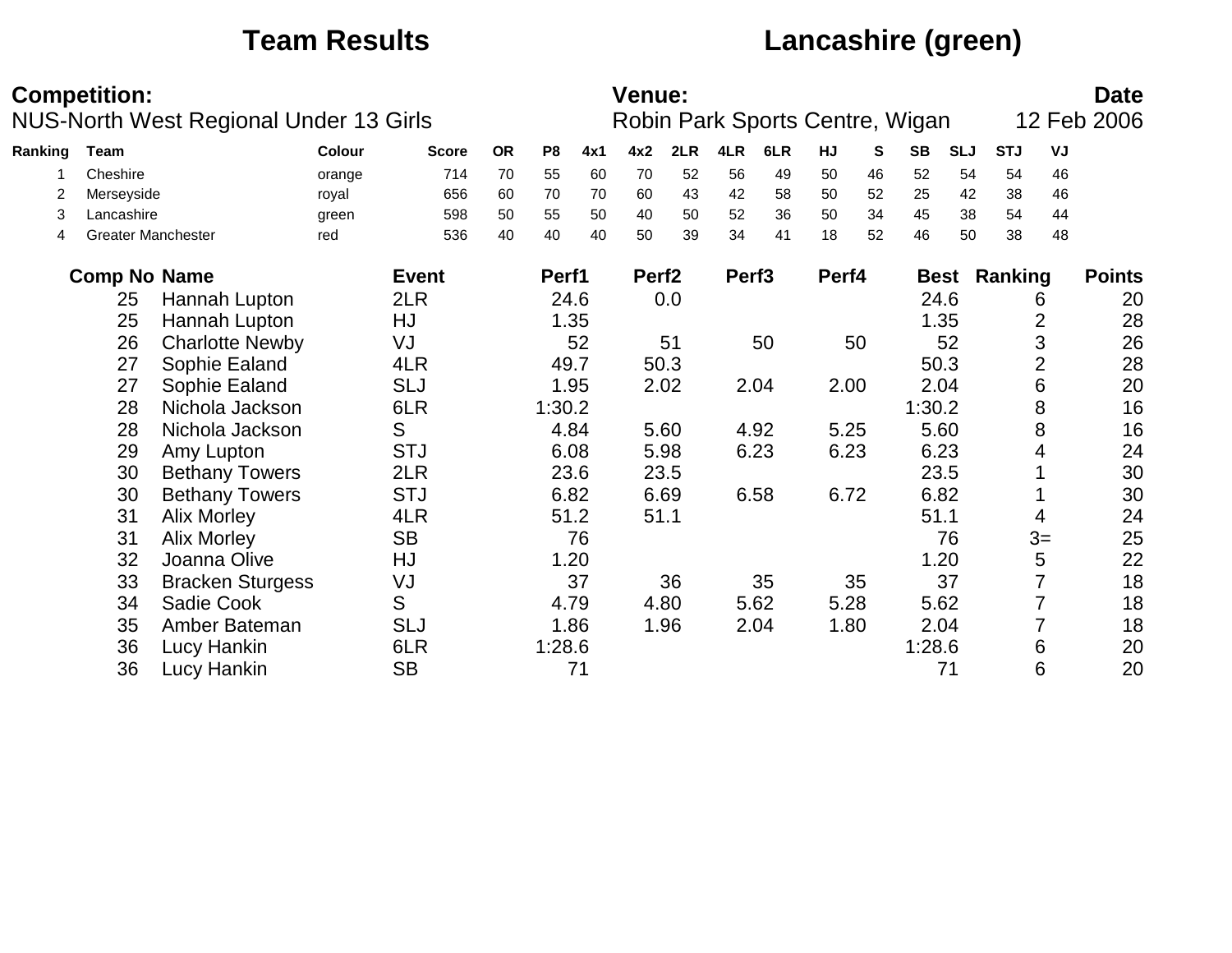## **Team Results Merseyside (royal)**

|         | <b>Competition:</b> |                              |                                        |              |           |                |      | <b>Venue:</b>     |                |                   |                                 |       |    |             |            |            |                | <b>Date</b>   |
|---------|---------------------|------------------------------|----------------------------------------|--------------|-----------|----------------|------|-------------------|----------------|-------------------|---------------------------------|-------|----|-------------|------------|------------|----------------|---------------|
|         |                     |                              | NUS-North West Regional Under 13 Girls |              |           |                |      |                   |                |                   | Robin Park Sports Centre, Wigan |       |    |             |            |            |                | 12 Feb 2006   |
| Ranking | Team                |                              | Colour                                 | <b>Score</b> | <b>OR</b> | P <sub>8</sub> | 4x1  | 4x2               | 2LR            | 4LR               | 6LR                             | HJ    | S  | <b>SB</b>   | <b>SLJ</b> | <b>STJ</b> | VJ             |               |
|         | Cheshire            |                              | orange                                 | 714          | 70        | 55             | 60   | 70                | 52             | 56                | 49                              | 50    | 46 | 52          | 54         | 54         | 46             |               |
|         | Merseyside          |                              | royal                                  | 656          | 60        | 70             | 70   | 60                | 43             | 42                | 58                              | 50    | 52 | 25          | 42         | 38         | 46             |               |
| 3       | Lancashire          |                              | green                                  | 598          | 50        | 55             | 50   | 40                | 50             | 52                | 36                              | 50    | 34 | 45          | 38         | 54         | 44             |               |
| 4       |                     | <b>Greater Manchester</b>    | red                                    | 536          | 40        | 40             | 40   | 50                | 39             | 34                | 41                              | 18    | 52 | 46          | 50         | 38         | 48             |               |
|         | <b>Comp No Name</b> |                              |                                        | <b>Event</b> |           | Perf1          |      | Perf <sub>2</sub> |                | Perf <sub>3</sub> |                                 | Perf4 |    | <b>Best</b> |            | Ranking    |                | <b>Points</b> |
|         | 37                  | <b>Jessica Loftas</b>        |                                        | 2LR          |           |                | 24.0 | 23.7              |                |                   |                                 |       |    | 23.7        |            |            | 3              | 26            |
|         | 37                  | Jessica Loftas               |                                        | <b>STJ</b>   |           |                | 6.02 |                   | 6.02           |                   | 6.15                            | 6.16  |    | 6.16        |            |            | 5              | 22            |
|         | 38                  | Katie Waterworth             |                                        | 2LR          |           |                | 25.3 |                   | 0.0            |                   |                                 |       |    |             | 25.3       |            | $7 =$          | 17            |
|         | 39                  | Emma Lyons                   |                                        | 4LR          |           |                | 51.4 |                   | 0.0            |                   |                                 |       |    | 51.4        |            |            | 6              | 20            |
|         | 39                  | Emma Lyons                   |                                        | S            |           |                | 6.18 |                   | 7.14           |                   | 6.85                            | 6.71  |    |             | 7.14       |            | 4              | 24            |
|         | 40                  | Jane Ingram                  |                                        | 4LR          |           |                | 50.9 |                   | 51.9           |                   |                                 |       |    | 51.9        |            |            | 5              | 22            |
|         | 40                  | Jane Ingram                  |                                        | <b>SLJ</b>   |           |                | 1.95 | 2.01              |                |                   | 2.00                            | 2.03  |    | 2.03        |            |            | 8              | 16            |
|         | 41                  | Sophie Money                 |                                        | 6LR          |           | 1:23.1         |      |                   |                |                   |                                 |       |    | 1:23.1      |            |            | $\overline{2}$ | 28            |
|         | 41                  | Sophie Money                 |                                        | VJ           |           |                | 29   |                   | $\overline{0}$ |                   | $\overline{0}$                  |       | 0  |             | 29         |            | 8              | 16            |
|         | 42                  | Laura Crook                  |                                        | 6LR          |           | 1:20.7         |      |                   |                |                   |                                 |       |    | 1:20.7      |            |            |                | 30            |
|         | 42                  | Laura Crook                  |                                        | S            |           |                | 0.00 |                   | 7.95           |                   | 7.38                            | 8.09  |    | 8.09        |            |            | $\overline{2}$ | 28            |
|         | 43                  | Katrina Thompson             |                                        | HJ           |           |                | 1.50 |                   |                |                   |                                 |       |    |             | 1.50       |            |                | 30            |
|         | 44                  | <b>Heather Drillingcourt</b> |                                        | <b>SB</b>    |           |                | 76   |                   |                |                   |                                 |       |    |             | 76         |            | $3=$           | 25            |
|         | 45                  | Emma Liversage               |                                        | <b>SLJ</b>   |           |                | 2.06 |                   | 2.14           |                   | 2.12                            | 1.91  |    | 2.14        |            |            | 3              | 26            |
|         | 46                  | <b>Eleanor Newton</b>        |                                        | <b>STJ</b>   |           |                | 5.70 |                   | 0.00           |                   | 5.62                            | 5.60  |    | 5.70        |            |            | 8              | 16            |
|         | 47                  | <b>Grace Wilson</b>          |                                        | VJ           |           |                | 52   |                   | 53             |                   | 54                              |       | 52 |             | 54         |            |                | 30            |
|         | 48                  | Natalie Allmark              |                                        | HJ           |           |                | 1.15 |                   |                |                   |                                 |       |    | 1.15        |            |            | 6              | 20            |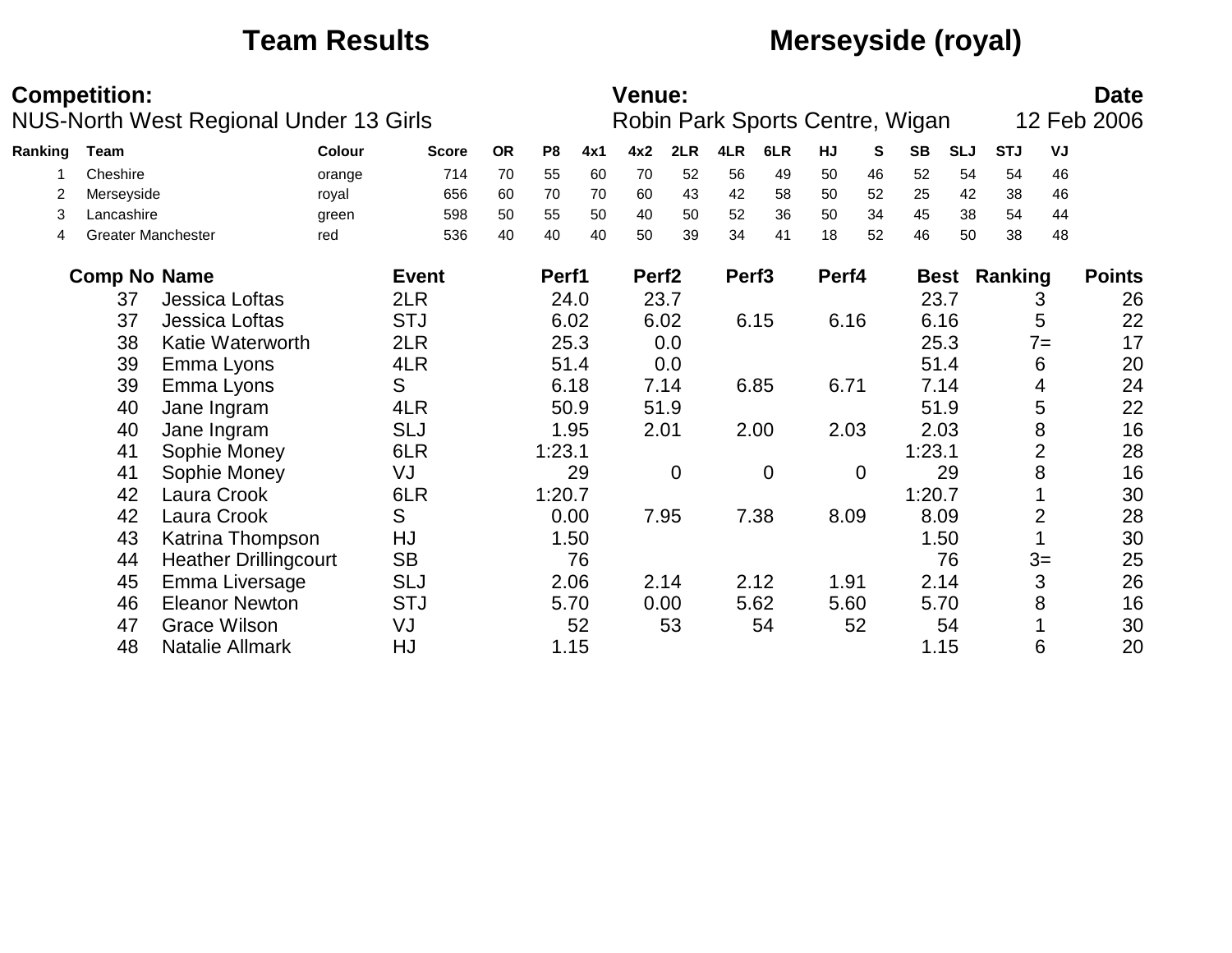### **Event Official Results Sheet Constracts Obstacle Relay**

| <b>Competition:</b> |    |                                        |        | <b>Venue:</b> |              |                                 |               | <b>Date</b> |
|---------------------|----|----------------------------------------|--------|---------------|--------------|---------------------------------|---------------|-------------|
|                     |    | NUS-North West Regional Under 13 Girls |        |               |              | Robin Park Sports Centre, Wigan |               | 12 Feb 2006 |
| Ranking Code Team   |    |                                        | Colour | Heat          | <b>Final</b> | <b>Performance</b>              | <b>Points</b> |             |
|                     | 01 | Cheshire                               | orange | 1:20.0        | 0.0          | 1:20.0                          | 70            |             |
|                     | 04 | Merseyside                             | roval  | 1:20.3        | 0.0          | 1:20.3                          | 60            |             |
|                     | 03 | Lancashire                             | green  | 1:24.0        | 0.0          | 1:24.0                          | 50            |             |
| 4                   | 02 | <b>Greater Manchester</b>              | red    | 1:25.2        | 0.0          | 1:25.2                          | 40            |             |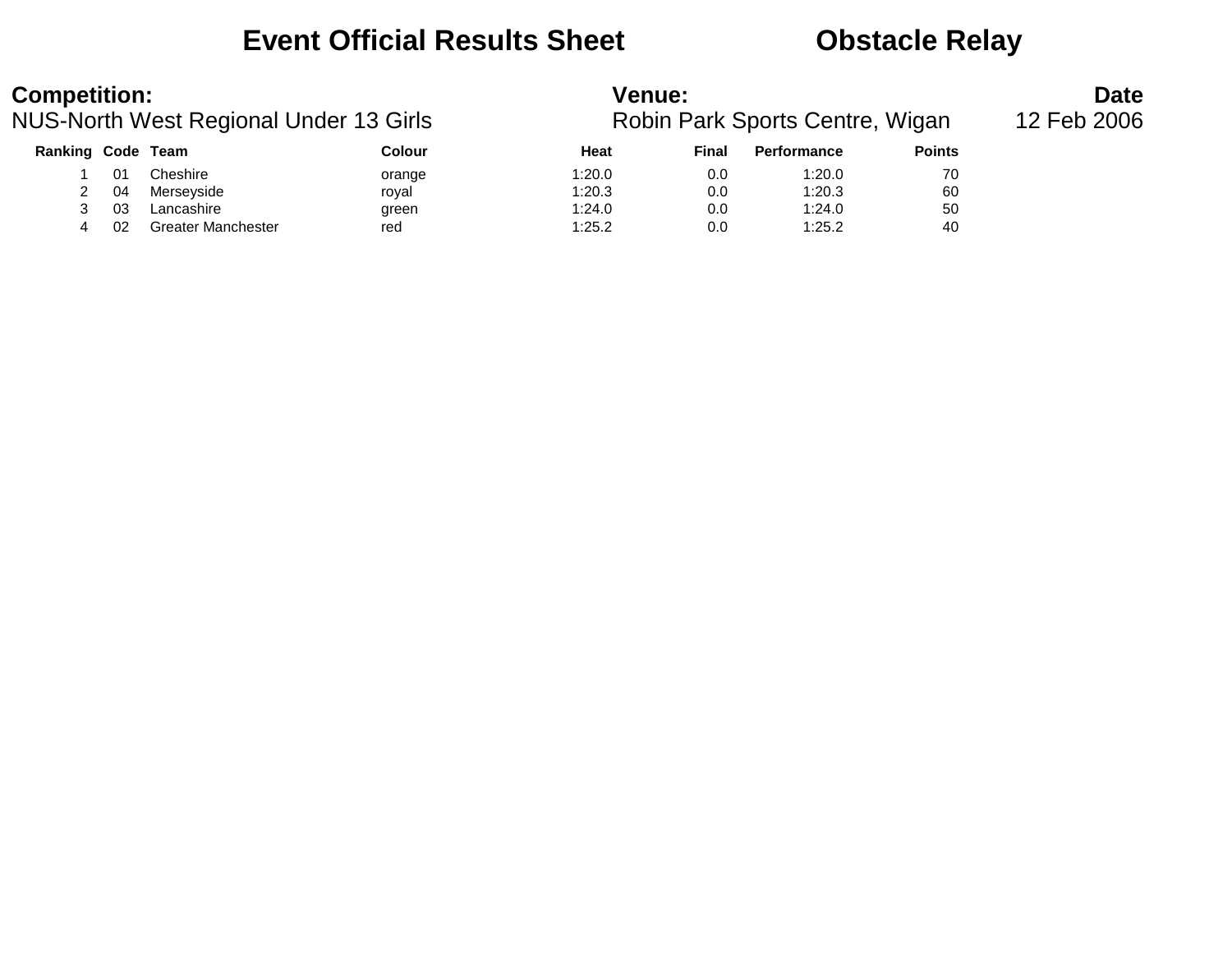### **Results Sheet 2 Lap Race**

**Competition: Date**<br>**Robin Park Sports Centre, Wigan** 12 Feb 2006<br>**Robin Park Sports Centre, Wigan** 12 Feb 2006 NUS-North West Regional Under 13 Girls

|                     | Ranking                   | Team                      |        | <b>Colour</b>     |                     | <b>Points</b> |             |               |
|---------------------|---------------------------|---------------------------|--------|-------------------|---------------------|---------------|-------------|---------------|
|                     |                           | Cheshire                  |        | orange            |                     | 52            |             |               |
| 2                   |                           | Lancashire                |        | green             |                     | 50            |             |               |
| 3                   |                           | Merseyside                |        | royal             |                     | 43            |             |               |
| 4                   |                           | <b>Greater Manchester</b> |        | red               |                     | 39            |             |               |
| <b>Ranking Team</b> |                           |                           | Colour | <b>BibNo Name</b> |                     |               | <b>Best</b> | <b>Points</b> |
|                     | Lancashire                |                           | green  |                   | 30 Bethany Towers   |               | 23.5        | 30            |
| 2                   | Cheshire                  |                           | orange |                   | 11 Sam Galley       |               | 23.6        | 28            |
| 3                   | Merseyside                |                           | royal  |                   | 37 Jessica Loftas   |               | 23.7        | 26            |
| 4                   | Cheshire                  |                           | orange |                   | 6 Sarah Lewis       |               | 23.8        | 24            |
| 5                   | <b>Greater Manchester</b> |                           | red    |                   | 13 Tarry Amber      |               | 24.4        | 22            |
| 6                   | Lancashire                |                           | green  |                   | 25 Hannah Lupton    |               | 24.6        | 20            |
| $7 =$               | <b>Greater Manchester</b> |                           | red    |                   | 14 Jade Woolfe      |               | 25.3        | 17            |
| $7 =$               | Merseyside                |                           | roval  |                   | 38 Katie Waterworth |               | 25.3        | 17            |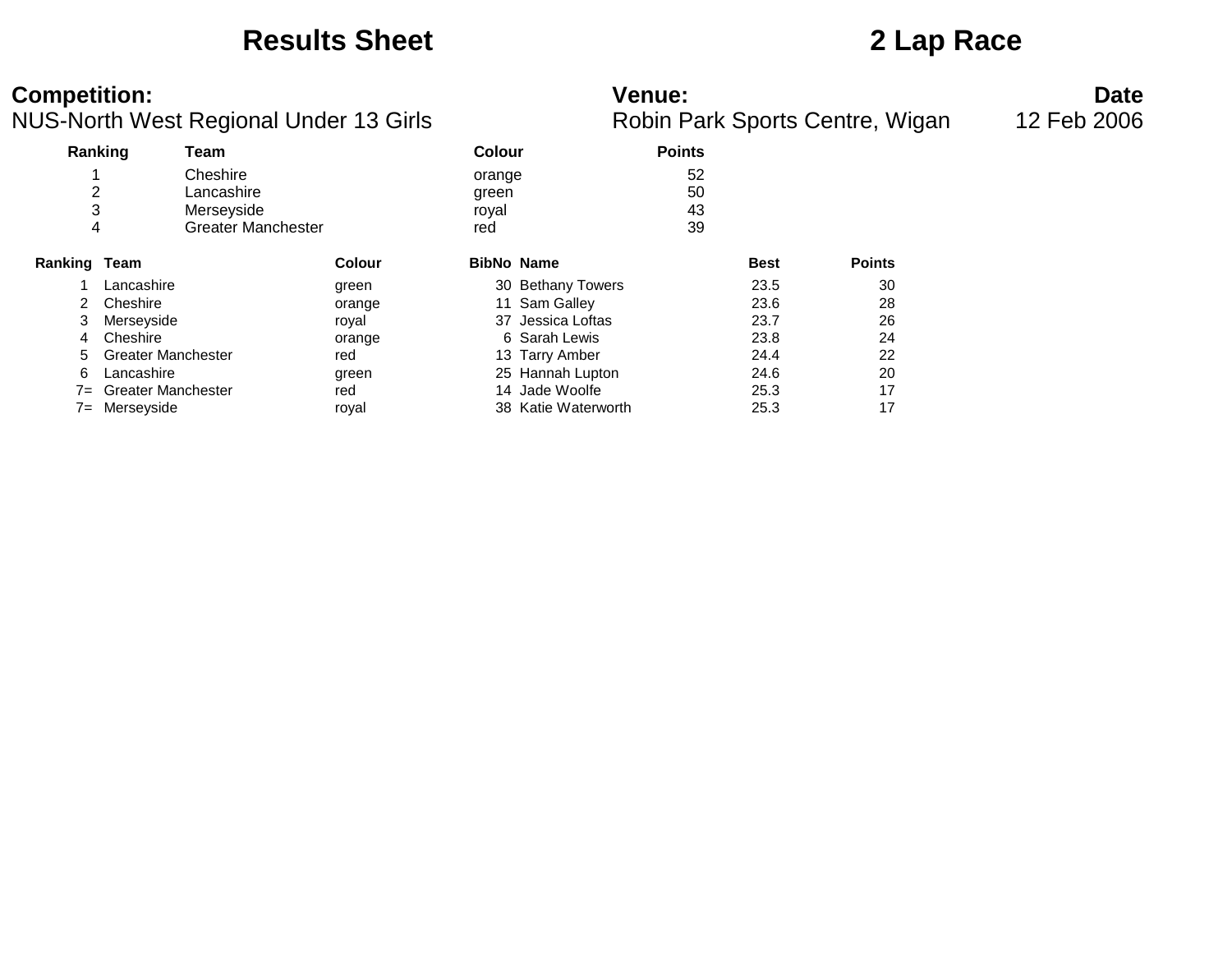### **Results Sheet 4 Lap Race**

### **Competition: Venue: Date**

|  | Robin Park Sports Centre, Wigar |  |
|--|---------------------------------|--|
|  |                                 |  |

|                |                           | ັ                         |               |               |                   |               |             |               |
|----------------|---------------------------|---------------------------|---------------|---------------|-------------------|---------------|-------------|---------------|
|                | Ranking                   | Team                      |               | <b>Colour</b> |                   | <b>Points</b> |             |               |
|                |                           | Cheshire                  |               | orange        |                   | 56            |             |               |
| $\overline{2}$ |                           | Lancashire                |               | green         |                   | 52            |             |               |
| 3              |                           | Merseyside                |               | royal         |                   | 42            |             |               |
| 4              |                           | <b>Greater Manchester</b> |               | red           |                   | 34            |             |               |
| Ranking Team   |                           |                           | <b>Colour</b> |               | <b>BibNo Name</b> |               | <b>Best</b> | <b>Points</b> |
|                | Cheshire                  |                           | orange        |               | 8 Abbie Kirk      |               | 49.9        | 30            |
| 2              | Lancashire                |                           | green         |               | 27 Sophie Ealand  |               | 50.3        | 28            |
| 3              | Cheshire                  |                           | orange        |               | 3 Amelia Connor   |               | 51.0        | 26            |
| 4              | Lancashire                |                           | green         |               | 31 Alix Morley    |               | 51.1        | 24            |
| 5              | Merseyside                |                           | royal         |               | 40 Jane Ingram    |               | 51.9        | 22            |
| 6              | Merseyside                |                           | royal         |               | 39 Emma Lyons     |               | 51.4        | 20            |
|                | <b>Greater Manchester</b> |                           | red           |               | 16 Emma Cullen    |               | 52.7        | 18            |
| 8              | <b>Greater Manchester</b> |                           | red           |               | 15 Jamie Foster   |               | 53.3        | 16            |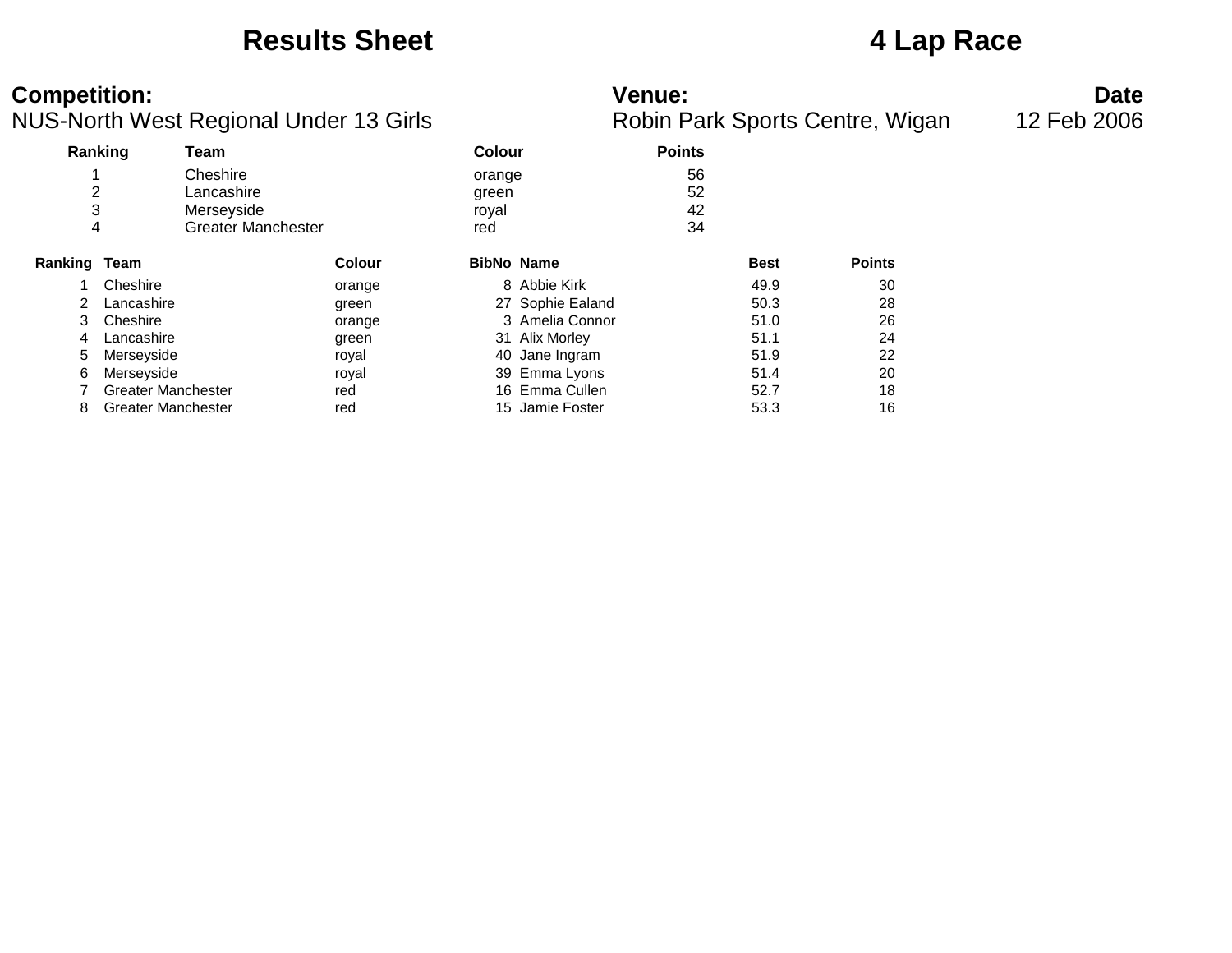### **Results Sheet 6 Lap Time Trial**

### **Competition: Venue: Date**

|              | Ranking<br>Team           |                    | Colour              | <b>Points</b> |             |               |
|--------------|---------------------------|--------------------|---------------------|---------------|-------------|---------------|
|              | Merseyside                |                    | royal               | 58            |             |               |
| 2            | Cheshire                  |                    | orange              | 49            |             |               |
| 3            |                           | Greater Manchester | red                 | 41            |             |               |
|              | Lancashire<br>4           |                    | green               | 36            |             |               |
| Ranking Team |                           | Colour             | <b>BibNo Name</b>   |               | <b>Best</b> | <b>Points</b> |
|              | Merseyside                | royal              | 42 Laura Crook      |               | 1:20.7      | 30            |
|              | Merseyside                | royal              | 41 Sophie Money     |               | 1:23.1      | 28            |
| 3            | Cheshire                  | orange             | 2 Aoife Haymer      |               | 1:25.7      | 26            |
| $4=$         | Cheshire                  | orange             | 12 Charlotte Mather |               | 1:27.1      | 23            |
| $4=$         | <b>Greater Manchester</b> | red                | 17 Nicole Johnston  |               | 1:27.1      | 23            |
| 6            | Lancashire                | green              | 36 Lucy Hankin      |               | 1:28.6      | 20            |
|              | <b>Greater Manchester</b> | red                | 18 Jodie Tabaner    |               | 1:29.7      | 18            |
| 8            | Lancashire                | green              | 28 Nichola Jackson  |               | 1:30.2      | 16            |
|              |                           |                    |                     |               |             |               |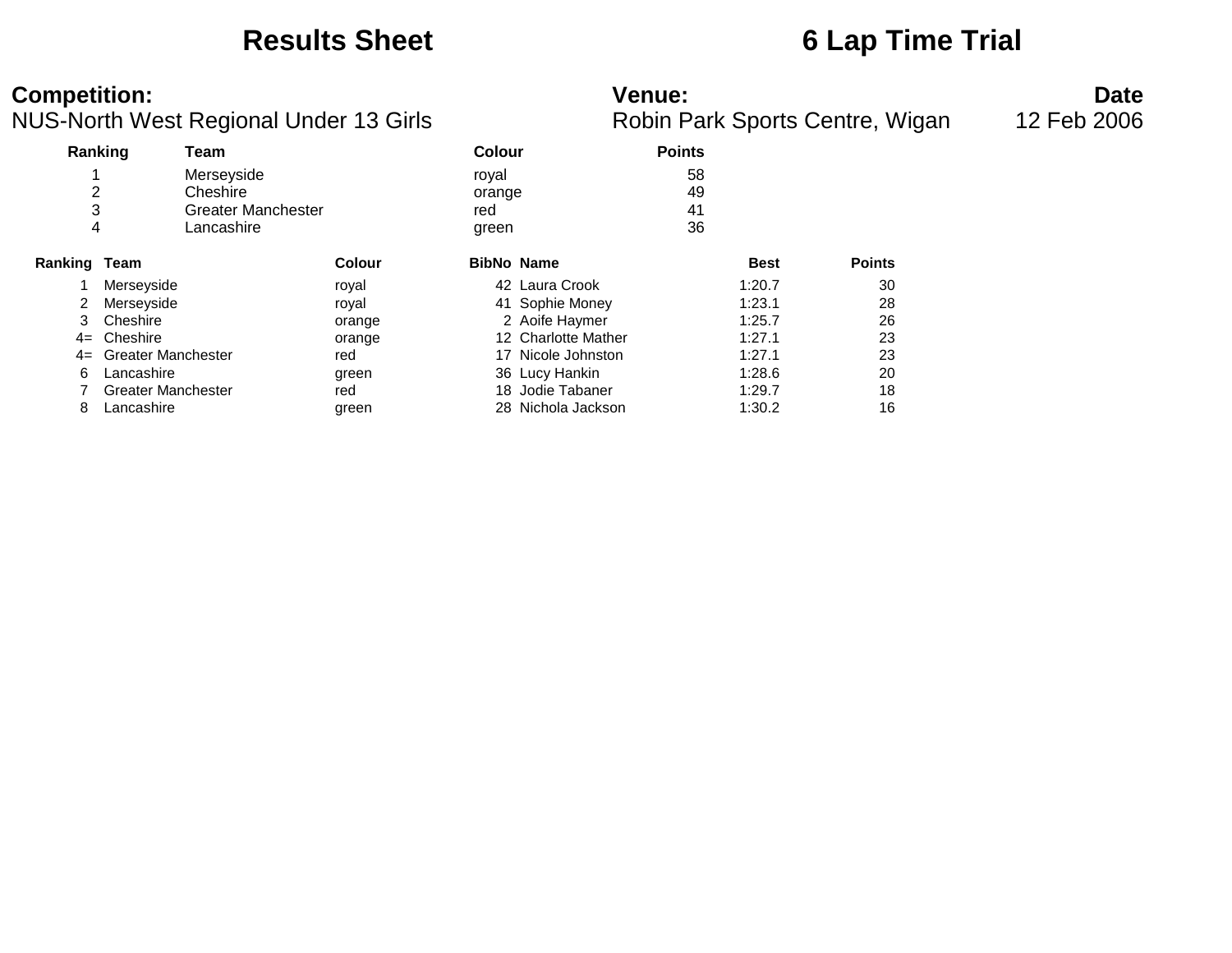### **Event Official Results Sheet 8 Lap Paarlauf**

| <b>Competition:</b> |     |                                        |        | <b>Venue:</b> |       |                                 |               | <b>Date</b> |
|---------------------|-----|----------------------------------------|--------|---------------|-------|---------------------------------|---------------|-------------|
|                     |     | NUS-North West Regional Under 13 Girls |        |               |       | Robin Park Sports Centre, Wigan |               | 12 Feb 2006 |
| Ranking Code Team   |     |                                        | Colour | Heat          | Final | <b>Performance</b>              | <b>Points</b> |             |
|                     | 04  | Merseyside                             | roval  | 1:40.5        | 0.0   | 1:40.5                          | 70            |             |
| $2 =$               | -01 | Cheshire                               | orange | 1:43.1        | 0.0   | 1:43.1                          | 55            |             |
| $2 =$               | -03 | Lancashire                             | green  | 1:43.1        | 0.0   | 1:43.1                          | 55            |             |
|                     | 02  | <b>Greater Manchester</b>              | red    | 1:49.1        | 0.0   | 1:49.1                          | 40            |             |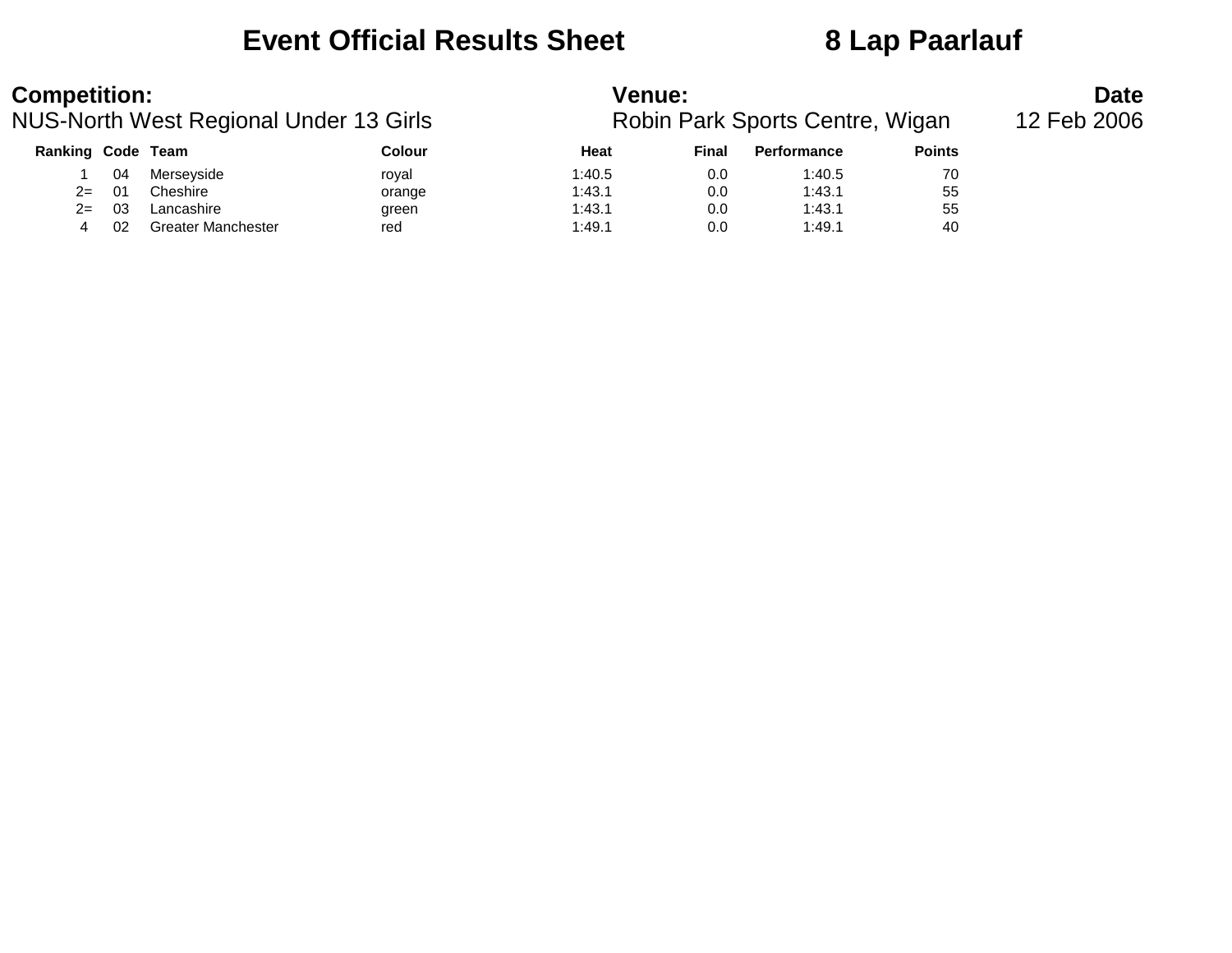### **Event Official Results Sheet 4 x 1 Lap Relay**

| <b>Competition:</b> |    |                                        |        | Venue: |       |                                 |               | <b>Date</b> |
|---------------------|----|----------------------------------------|--------|--------|-------|---------------------------------|---------------|-------------|
|                     |    | NUS-North West Regional Under 13 Girls |        |        |       | Robin Park Sports Centre, Wigan |               | 12 Feb 2006 |
| Ranking Code Team   |    |                                        | Colour | Heat   | Final | <b>Performance</b>              | <b>Points</b> |             |
|                     | 04 | Merseyside                             | roval  | 48.0   | 0.0   | 48.0                            | 70            |             |
|                     | 01 | Cheshire                               | orange | 48.7   | 0.0   | 48.7                            | 60            |             |
|                     | 03 | Lancashire                             | green  | 49.6   | 0.0   | 49.6                            | 50            |             |
| 4                   | 02 | <b>Greater Manchester</b>              | red    | 49.6   | 0.0   | 49.6                            | 40            |             |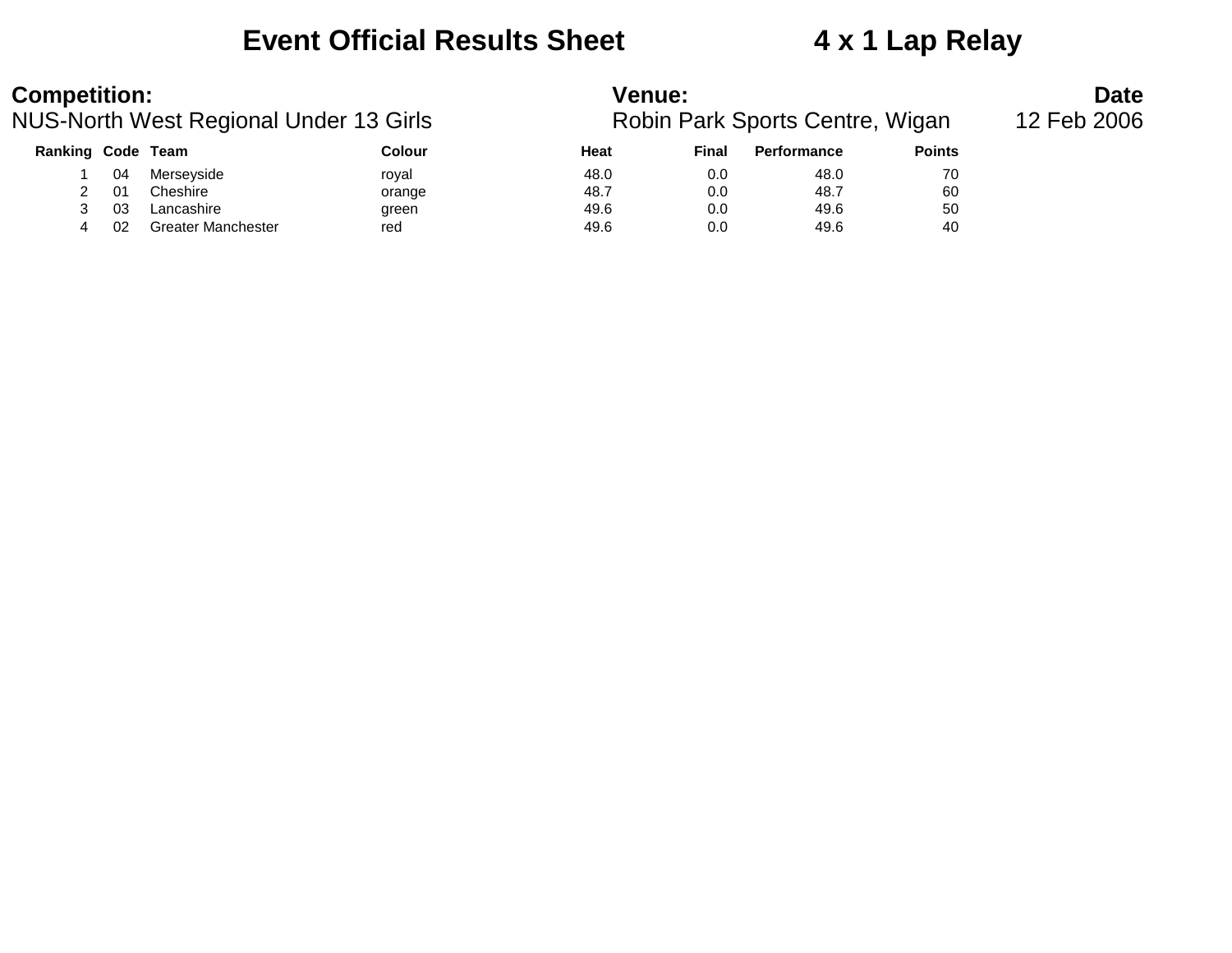### **Event Official Results Sheet 4 x 2 Lap Relay**

| <b>Competition:</b>                    |    |                           |        | <b>Venue:</b>                   | <b>Date</b> |                    |               |  |
|----------------------------------------|----|---------------------------|--------|---------------------------------|-------------|--------------------|---------------|--|
| NUS-North West Regional Under 13 Girls |    |                           |        | Robin Park Sports Centre, Wigan | 12 Feb 2006 |                    |               |  |
| <b>Ranking Code Team</b>               |    |                           | Colour | Heat                            | Final       | <b>Performance</b> | <b>Points</b> |  |
|                                        |    | Cheshire                  | orange | 1:34.6                          | 0.0         | 1:34.6             | 70            |  |
|                                        | 04 | Merseyside                | roval  | 1:36.1                          | 0.0         | 1:36.1             | 60            |  |
|                                        | 02 | <b>Greater Manchester</b> | red    | 1:37.4                          | 0.0         | 1:37.4             | 50            |  |
| 4                                      | 03 | Lancashire                | green  | 1:38.4                          | 0.0         | 1:38.4             | 40            |  |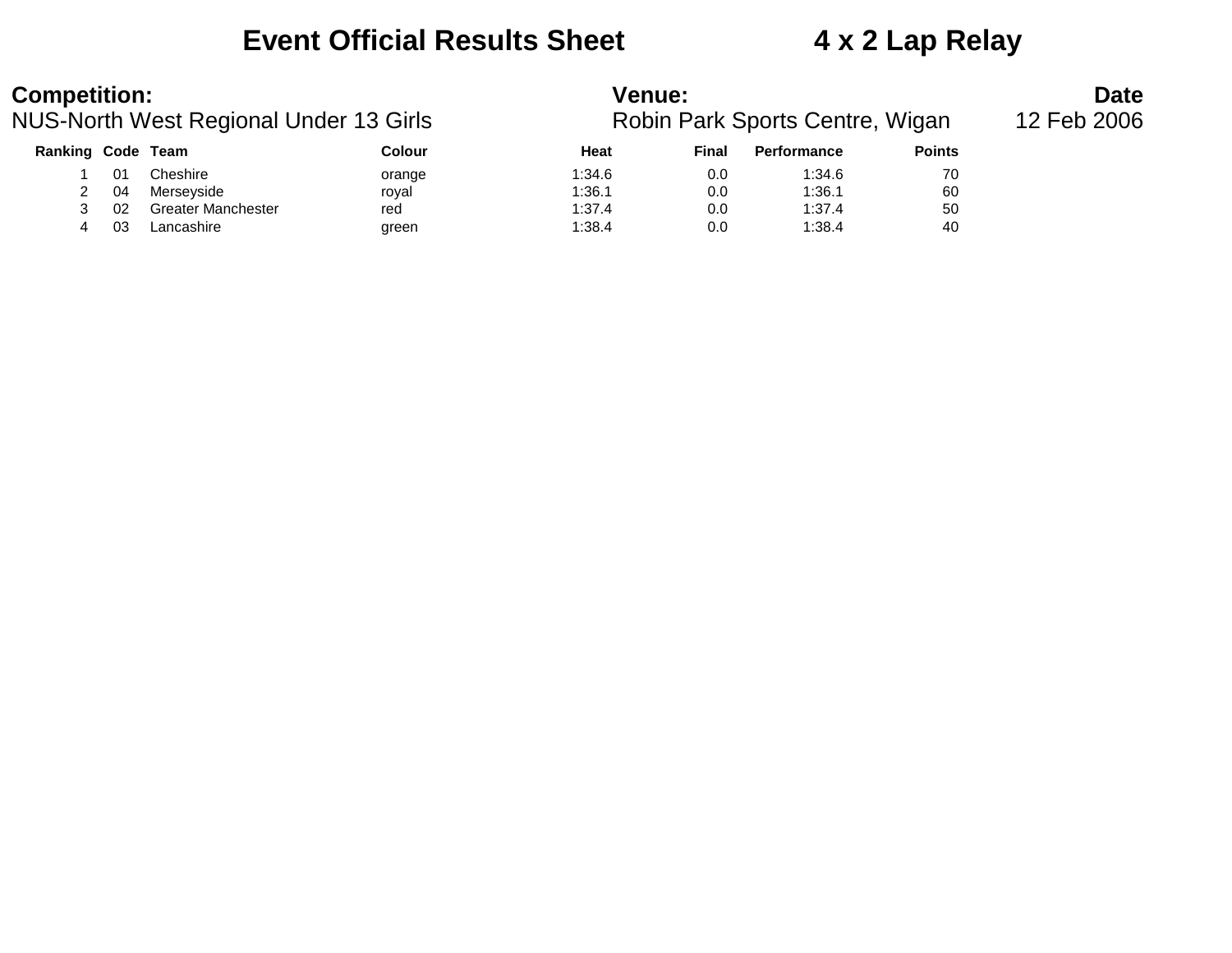### Results Sheet **High Jump**

**Competition: Date**<br>**Robin Park Sports Centre, Wigan** 12 Feb 2006<br>**Robin Park Sports Centre, Wigan** 12 Feb 2006 NUS-North West Regional Under 13 Girls

| Ranking |                           | Team                      |        | <b>Colour</b>     |                     | <b>Points</b> |             |               |
|---------|---------------------------|---------------------------|--------|-------------------|---------------------|---------------|-------------|---------------|
|         | $1 =$                     | Cheshire                  |        | orange            |                     | 50            |             |               |
|         | $1 =$                     | Lancashire                |        | green             |                     | 50            |             |               |
|         | $1 =$                     | Merseyside                |        | royal             |                     | 50            |             |               |
| 4       |                           | <b>Greater Manchester</b> |        | red               |                     | 18            |             |               |
| Ranking | Team                      |                           | Colour | <b>BibNo Name</b> |                     |               | <b>Best</b> | <b>Points</b> |
|         | Merseyside                |                           | royal  |                   | 43 Katrina Thompson |               | 1.50        | 30            |
| 2       | Lancashire                |                           | green  |                   | 25 Hannah Lupton    |               | 1.35        | 28            |
| $3=$    | Cheshire                  |                           | orange |                   | 1 Gemma Mayled      |               | 1.30        | 25            |
| $3=$    | Cheshire                  |                           | orange |                   | 9 Meggie Parry      |               | 1.30        | 25            |
| 5       | Lancashire                |                           | green  |                   | 32 Joanna Olive     |               | 1.20        | 22            |
| 6       | Merseyside                |                           | royal  |                   | 48 Natalie Allmark  |               | 1.15        | 20            |
|         | <b>Greater Manchester</b> |                           | red    |                   | 24 Lexi Cochrane    |               | 1.10        | 18            |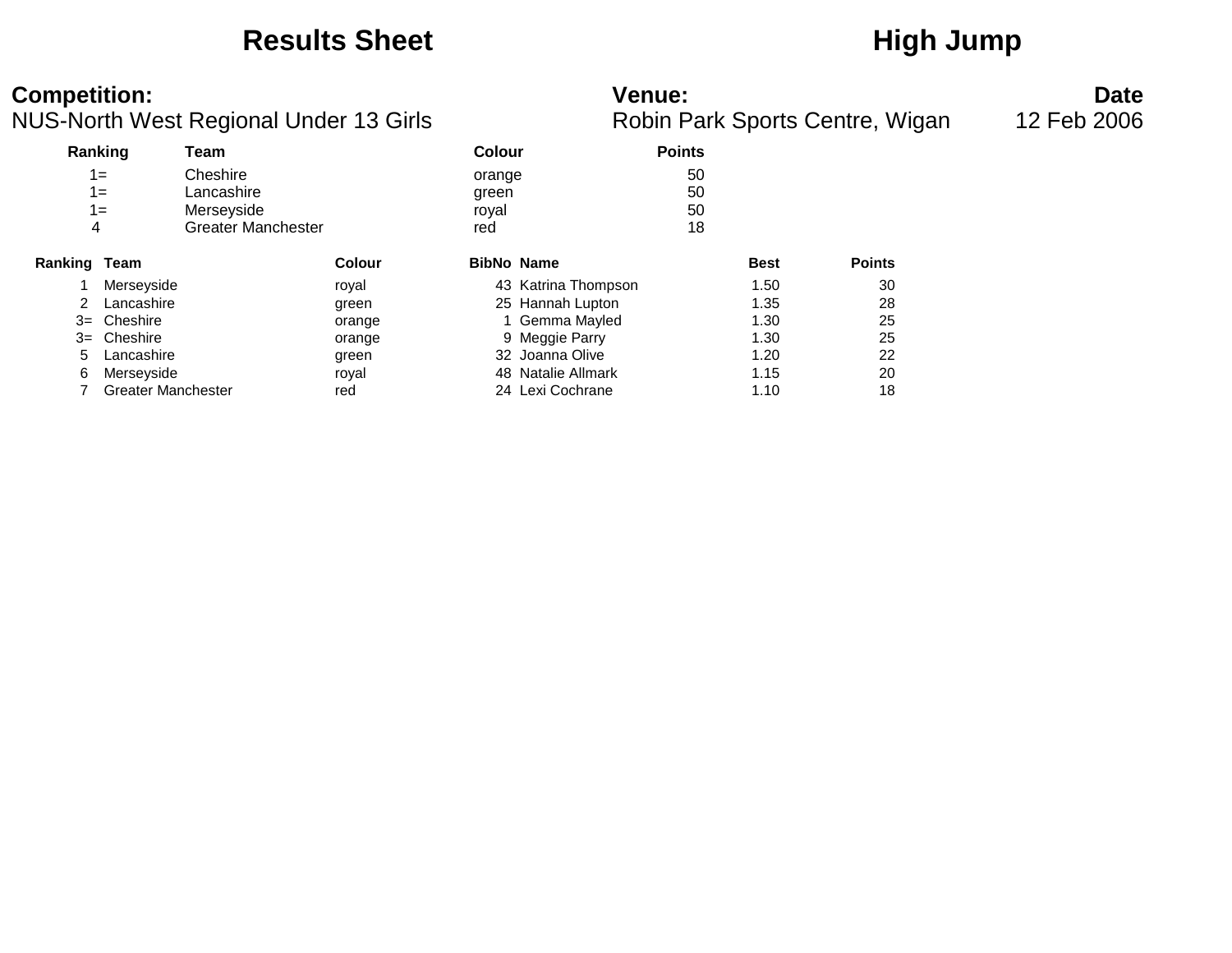### **Results Sheet Shot**

| <b>Competition:</b><br>NUS-North West Regional Under 13 Girls |                           |                                                                   |               |                                 |                     | <b>Venue:</b><br>Robin Park Sports Centre, Wigan |             |               | <b>Date</b><br>12 Feb 2006 |
|---------------------------------------------------------------|---------------------------|-------------------------------------------------------------------|---------------|---------------------------------|---------------------|--------------------------------------------------|-------------|---------------|----------------------------|
|                                                               | Ranking                   | Team                                                              |               | <b>Colour</b>                   |                     | <b>Points</b>                                    |             |               |                            |
|                                                               | $1 =$<br>$1 =$<br>3<br>4  | <b>Greater Manchester</b><br>Merseyside<br>Cheshire<br>Lancashire |               | red<br>royal<br>orange<br>green |                     | 52<br>52<br>46<br>34                             |             |               |                            |
| Ranking Team                                                  |                           |                                                                   | <b>Colour</b> |                                 | <b>BibNo Name</b>   |                                                  | <b>Best</b> | <b>Points</b> |                            |
|                                                               | Greater Manchester        |                                                                   | red           |                                 | 19 Amy Morley       |                                                  | 8.69        | 30            |                            |
|                                                               | Merseyside                |                                                                   | royal         |                                 | 42 Laura Crook      |                                                  | 8.09        | 28            |                            |
|                                                               | Cheshire                  |                                                                   | orange        |                                 | 10 Danielle Bentley |                                                  | 7.70        | 26            |                            |
|                                                               | Merseyside                |                                                                   | royal         |                                 | 39 Emma Lyons       |                                                  | 7.14        | 24            |                            |
|                                                               | <b>Greater Manchester</b> |                                                                   | red           |                                 | 18 Jodie Tabaner    |                                                  | 6.68        | 22            |                            |
| 6                                                             | Cheshire                  |                                                                   | orange        |                                 | 4 Rachel Jefferson  |                                                  | 5.74        | 20            |                            |
|                                                               | Lancashire                |                                                                   | green         |                                 | 34 Sadie Cook       |                                                  | 5.62        | 18            |                            |
| 8                                                             | Lancashire                |                                                                   | green         |                                 | 28 Nichola Jackson  |                                                  | 5.60        | 16            |                            |

green 28 Nichola Jackson 5.60 5.60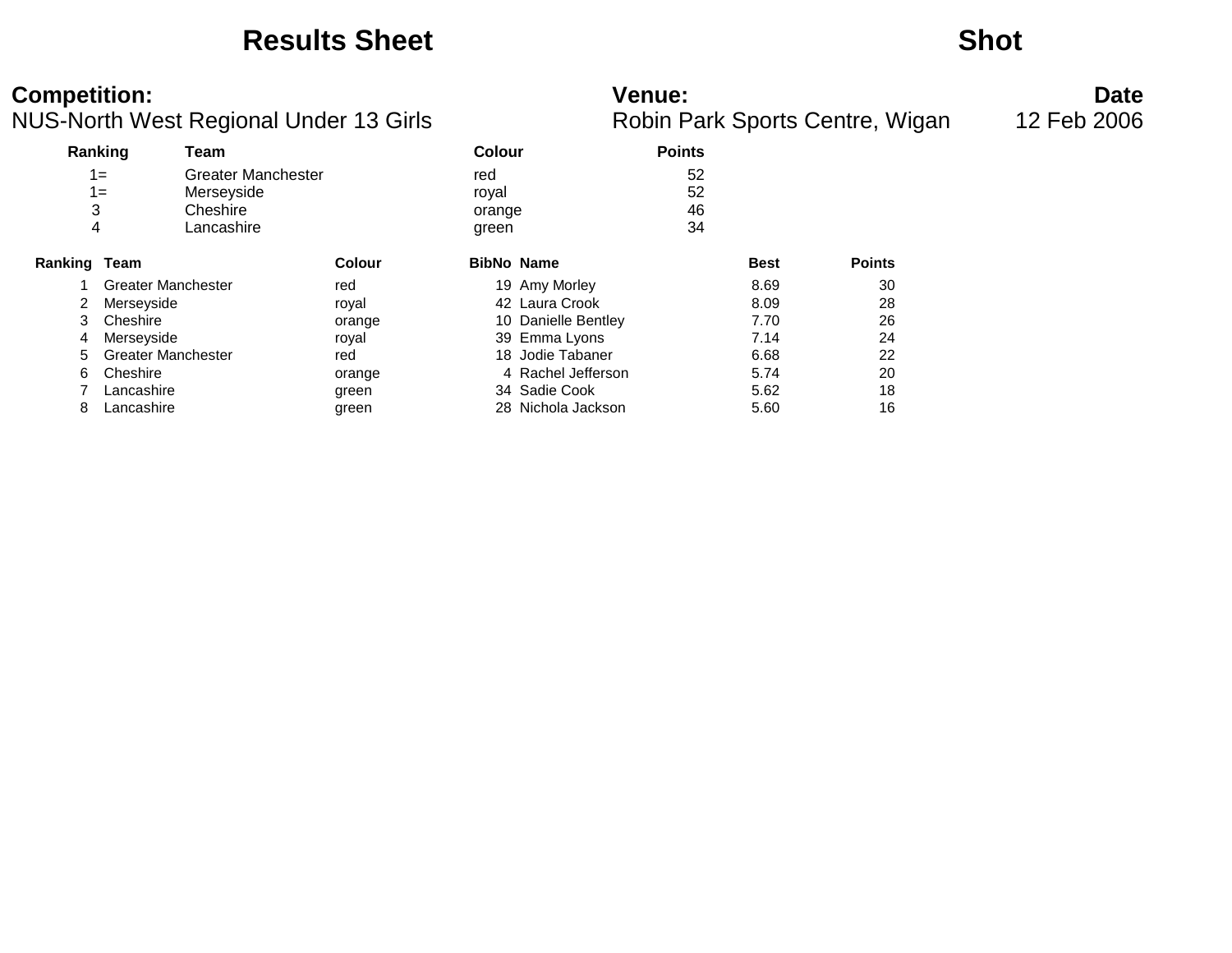### **Results Sheet <b>Speed Bounce Speed Bounce**

| <b>Competition:</b>                |  |
|------------------------------------|--|
| NUS-North West Regional Under 13 ( |  |

| <b>Competition:</b> |                           | NUS-North West Regional Under 13 Girls                            |               |                                 | <b>Venue:</b>            |                      |       | Robin Park Sports Centre, Wigan | <b>Date</b><br>12 Feb 2006 |
|---------------------|---------------------------|-------------------------------------------------------------------|---------------|---------------------------------|--------------------------|----------------------|-------|---------------------------------|----------------------------|
|                     | Ranking                   | Team                                                              |               | <b>Colour</b>                   |                          | <b>Points</b>        |       |                                 |                            |
| ∠<br>4              |                           | Cheshire<br><b>Greater Manchester</b><br>Lancashire<br>Merseyside |               | orange<br>red<br>green<br>royal |                          | 52<br>46<br>45<br>25 |       |                                 |                            |
| <b>Ranking Team</b> |                           |                                                                   | <b>Colour</b> |                                 | <b>BibNo Name</b>        |                      | Total | <b>Points</b>                   |                            |
|                     | Cheshire                  |                                                                   | orange        |                                 | 2 Aoife Haymer           |                      | 84    | 30                              |                            |
|                     | <b>Greater Manchester</b> |                                                                   | red           |                                 | 22 Olivia Yates          |                      | 79    | 28                              |                            |
| $3=$                | Lancashire                |                                                                   | green         |                                 | 31 Alix Morley           |                      | 76    | 25                              |                            |
| $3=$                | Merseyside                |                                                                   | royal         |                                 | 44 Heather Drillingcourt |                      | 76    | 25                              |                            |
| 5                   | Cheshire                  |                                                                   | orange        |                                 | 8 Abbie Kirk             |                      | 75    | 22                              |                            |
| 6                   | Lancashire                |                                                                   | green         |                                 | 36 Lucy Hankin           |                      | 71    | 20                              |                            |
|                     | <b>Greater Manchester</b> |                                                                   | red           |                                 | 20 Tiffany Dacre         |                      | 69    | 18                              |                            |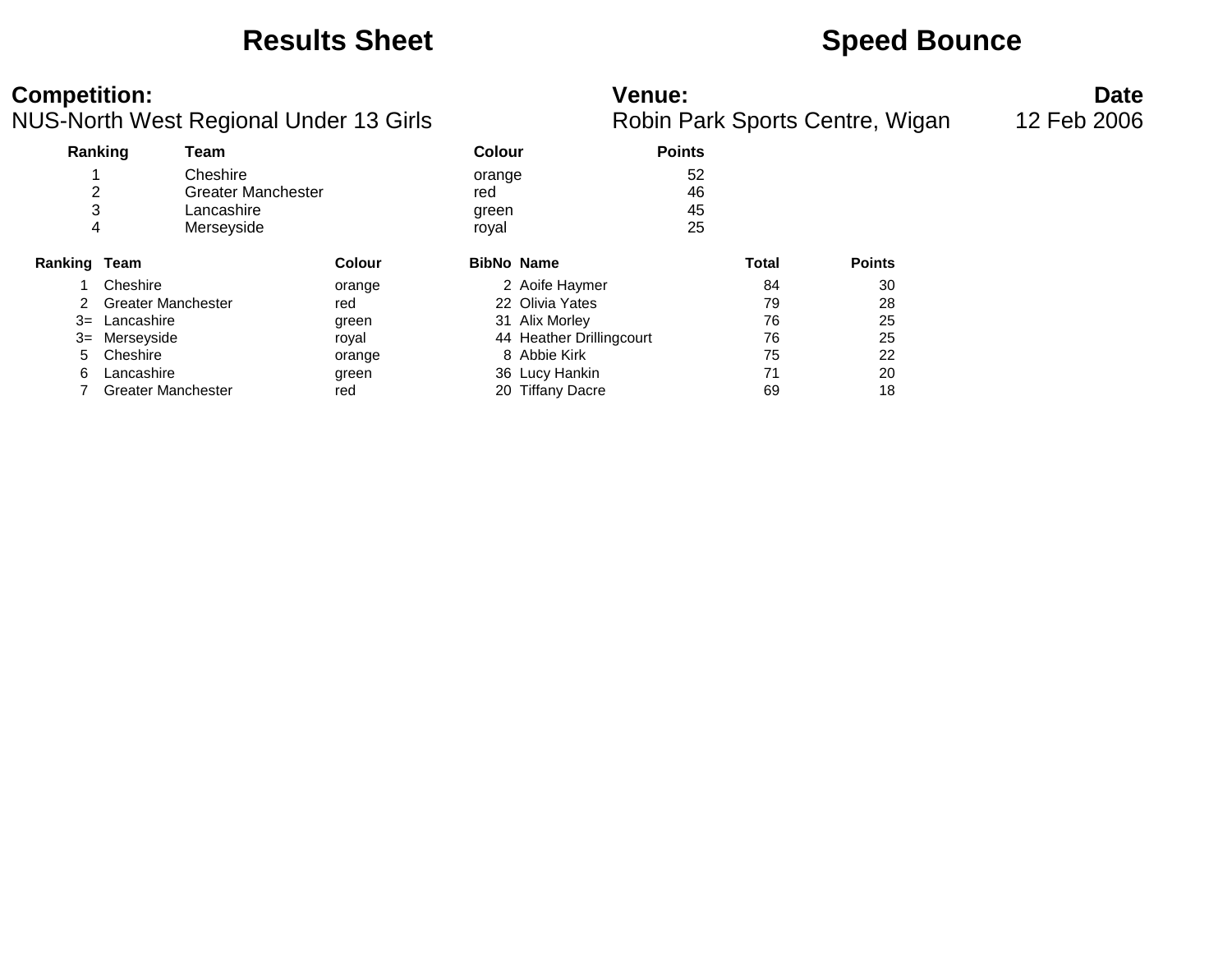### **Results Sheet Standing Long Jump**

### **Competition: Venue: Date**

|              | ັ                         |               |                   |                   |    |             |               |
|--------------|---------------------------|---------------|-------------------|-------------------|----|-------------|---------------|
|              | Ranking<br>Team           |               |                   | Colour            |    |             |               |
|              | Cheshire                  |               | orange            |                   | 54 |             |               |
| 2            | <b>Greater Manchester</b> |               | red               |                   | 50 |             |               |
| 3            | Merseyside                |               | royal             |                   | 42 |             |               |
| 4            | Lancashire                |               | green             |                   | 38 |             |               |
| Ranking Team |                           | <b>Colour</b> | <b>BibNo Name</b> |                   |    | <b>Best</b> | <b>Points</b> |
|              | Cheshire                  | orange        |                   | 6 Sarah Lewis     |    | 2.25        | 30            |
| 2            | <b>Greater Manchester</b> | red           |                   | 21 Rebecca Jones  |    | 2.20        | 28            |
| 3            | Merseyside                | royal         |                   | 45 Emma Liversage |    | 2.14        | 26            |
| 4            | Cheshire                  | orange        |                   | 11 Sam Galley     |    | 2.12        | 24            |
| 5            | <b>Greater Manchester</b> | red           |                   | 14 Jade Woolfe    |    | 2.08        | 22            |
| 6            | Lancashire                | green         |                   | 27 Sophie Ealand  |    | 2.04        | 20            |
|              | Lancashire                | green         |                   | 35 Amber Bateman  |    | 2.04        | 18            |
| 8            | Merseyside                | roval         |                   | 40 Jane Ingram    |    | 2.03        | 16            |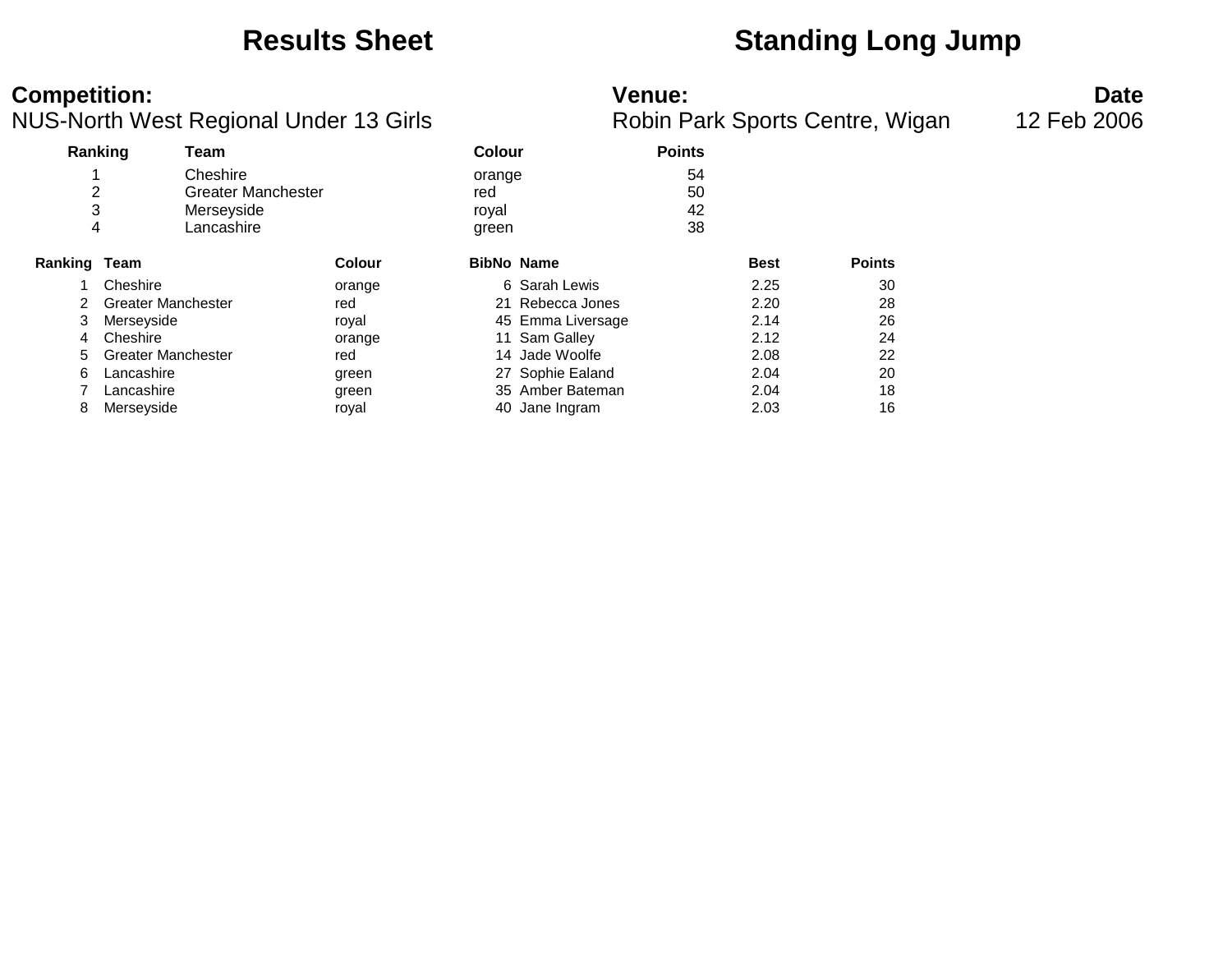### **Results Sheet Standing Triple Jump**

### **Competition: Venue: Date**

|                     |                           | ັ                         |        |                   |                     |               |             | $\cdot$       |
|---------------------|---------------------------|---------------------------|--------|-------------------|---------------------|---------------|-------------|---------------|
|                     | Ranking                   | Team                      |        | Colour            |                     | <b>Points</b> |             |               |
|                     | $1 =$                     | Cheshire                  |        | orange            |                     | 54            |             |               |
|                     | $1 =$                     | Lancashire                |        | green             |                     | 54            |             |               |
|                     | $3=$                      | <b>Greater Manchester</b> |        | red               |                     | 38            |             |               |
|                     | $3=$                      | Merseyside                |        | royal             |                     | 38            |             |               |
| <b>Ranking Team</b> |                           |                           | Colour | <b>BibNo Name</b> |                     |               | <b>Best</b> | <b>Points</b> |
|                     | Lancashire                |                           | green  |                   | 30 Bethany Towers   |               | 6.82        | 30            |
| 2                   | Cheshire                  |                           | orange |                   | 12 Charlotte Mather |               | 6.80        | 28            |
| 3                   | Cheshire                  |                           | orange |                   | 7 Jessica Deakin    |               | 6.70        | 26            |
| 4                   | Lancashire                |                           | green  |                   | 29 Amy Lupton       |               | 6.23        | 24            |
| 5                   | Merseyside                |                           | royal  |                   | 37 Jessica Loftas   |               | 6.16        | 22            |
| 6                   | <b>Greater Manchester</b> |                           | red    |                   | 13 Tarry Amber      |               | 6.05        | 20            |
|                     | <b>Greater Manchester</b> |                           | red    |                   | 23 Shanika Whight   |               | 5.78        | 18            |
| 8                   | Merseyside                |                           | royal  |                   | 46 Eleanor Newton   |               | 5.70        | 16            |
|                     |                           |                           |        |                   |                     |               |             |               |